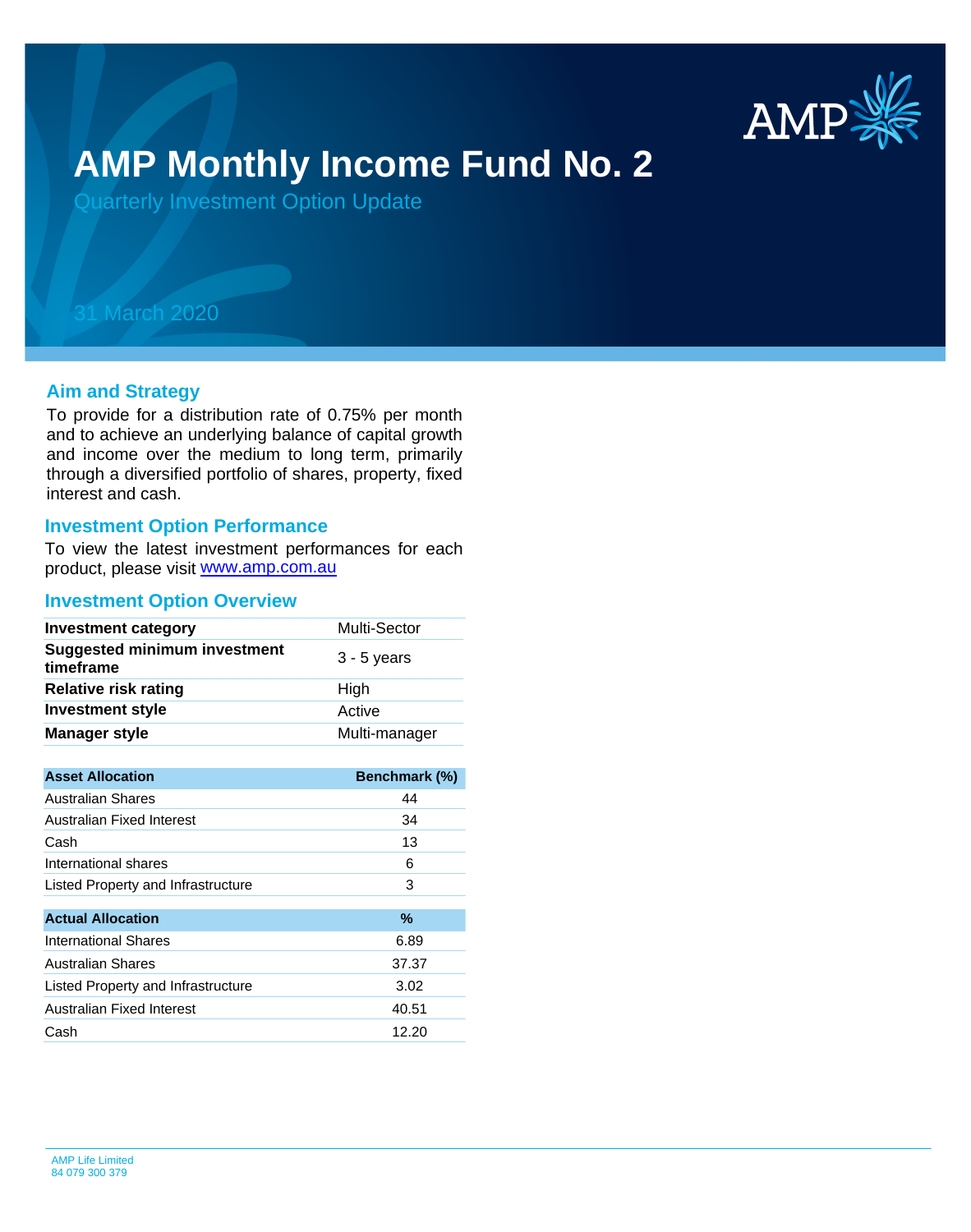### **Fund Performance**

The Monthly Income Fund No. 2 delivered a negative return over the first quarter of 2020, as the world economy was brought to a standstill by the COVID-19 pandemic. Despite diversification and sizeable allocations to defensive assets lessening the impact, the swiftness and severity of share market falls all but erased returns generated in 2019.

The start of the year saw concerns shift from trade and geo-politics, to COVID-19 and its effect on the global economy. As the number of countries impacted increased exponentially, the disease evolved from a primarily China -centric issue to a catalyst for global recession. Defensive assets, such as government bonds and cash, benefitted in this environment as investors rotated to safety. Growth assets experienced extreme volatility and tight liquidity conditions. Despite record fiscal stimulus packages by global governments and further rate cuts and quantitative easing by central banks which drove a relief rally in late March, developed market shares and Australian shares fell 20% and 23% respectively (in local currencies terms). Listed property also fell due to concerns about the spread of COVID-19 and the economic impact of the extensive containment measures rolled out.

The Fund's allocations remain predisposed to income-generating assets, such as Australian shares and fixed income, with minor allocations in listed property as alternative sources of yield. With the severity and duration of the pandemic unclear, the outlook for 2020 is similarly veiled in uncertainty. Australian share exposures are likely to remain volatility. Sizeable allocations to Australian fixed income and cash should provide some protection and diversify returns in periods of share market volatility. It is important for investors to remember that these market shocks do not last forever, and they often create opportunities for those who remain focussed on the long term.

#### **Market Review**

The first quarter of 2020 began with the renewed conflicts between the US and Iran and the US-China trade tensions which were later resolved and share markets were encouraged by initial signs the global economy was improving. However, as March approached, the global surge in COVID-19 cases outside of China led to a pandemic. At the end of the quarter, despite the continued rise in new COVID-19 cases (especially in the US and Italy) and signs of a slowdown in global economic activity, share markets had a strong rebound in response to further announcements of unprecedented stimulus measures by governments and central banks.

The Federal Reserve reduced interest rates by a further 100 basis points to 0.00%–0.25% and commenced its quantitative easing. The US government announced the largest fiscal package, worth \$US2 trillion. The Bank of Canada lowered its overnight rate target to 0.75% and launched a credit facility program.

In Europe, the UK officially left the European Union on 31 January. The European Central Bank launched a new Pandemic Emergency Purchase Programme, worth €750 billion. The Bank of England lowered its Bank Rate further and launched a new substantial quantitative easing program whilst the UK government announced it credit guarantees.

In Asia, China's central bank announced a reduction in reserve ratios for banks. The Bank of Japan provided a significant liquidity injection and expanded its quantitative easing program.